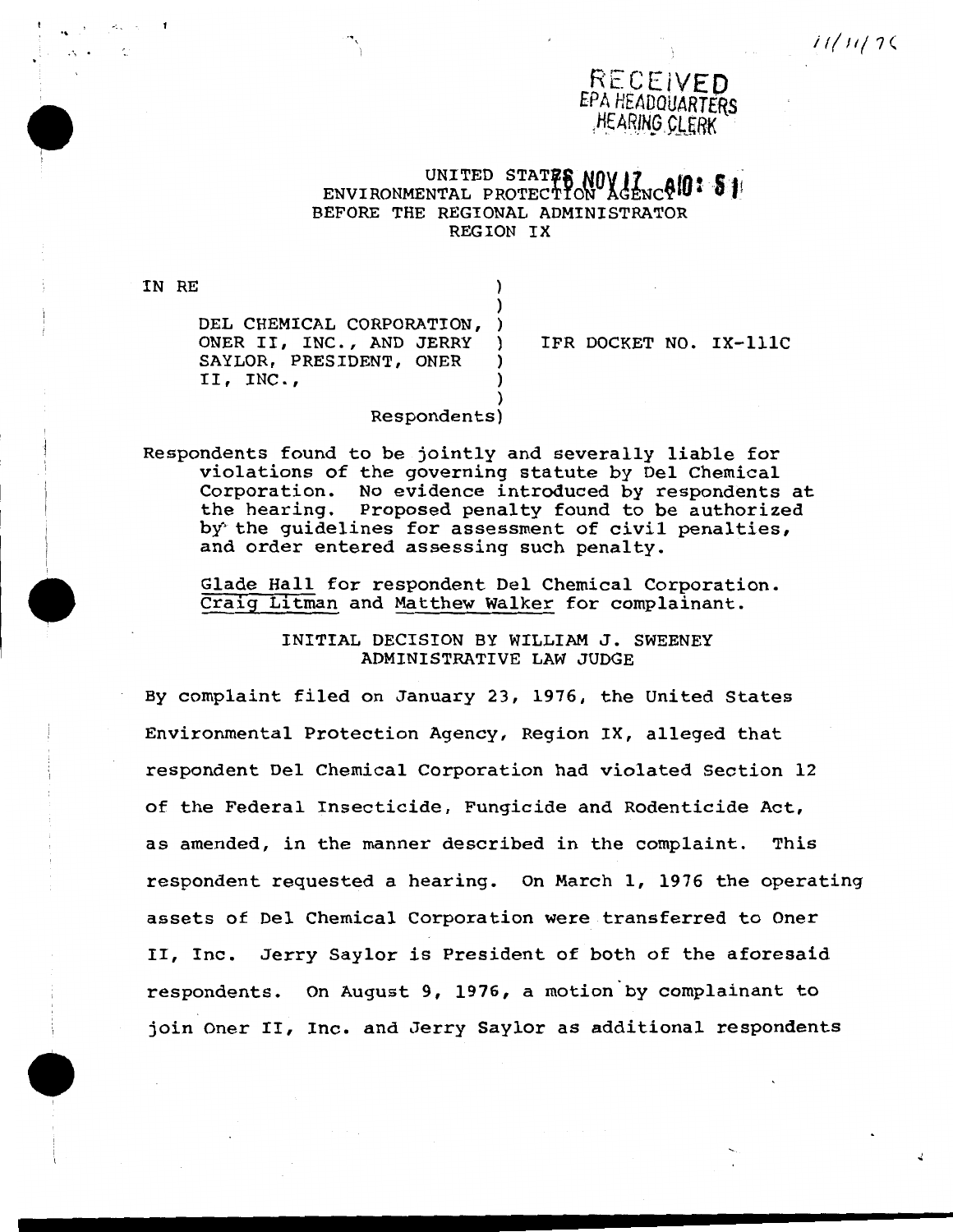to the complaint was granted. By order dated September 16, 1976 the parties were instructed to exchange certain information on or before October 6, 1976, and a hearing was scheduled to commence on October 13, 1976. The complainant filed the information specified in the order. The respondents did not comply with the order but a motion was filed requesting dismissal of the complaint as to Oner II, Inc., and Jerry Saylor on the grounds of lack of jurisdiction over them as to the alleged violations by Del Chemical Corporation. The complainant replied to such motion and at the hearing the motion was denied. Although the attorney representing Del Chemical Corporation also had represented Oner II, Inc. and Jerry Saylor in filing the motion to dismiss the complaint, he limited his appearance at the hearing to Del Chemical Corporation because he does not consider the United States Environmental Protection Agency to have jurisdiction over the other respondents. The attorney stated further: "We don't have a defense. We don't have money to hire a chemist to analyze what has been presented by the Environmental Protection Agency, and I guess we could say we would stipulate to a judgment. As a matter of fact, I'm over here merely as a courtesy to the Court because I'm not going to get paid for my appearance here. Del Chemical for all intents and purposes is insolvent."

 $-2-$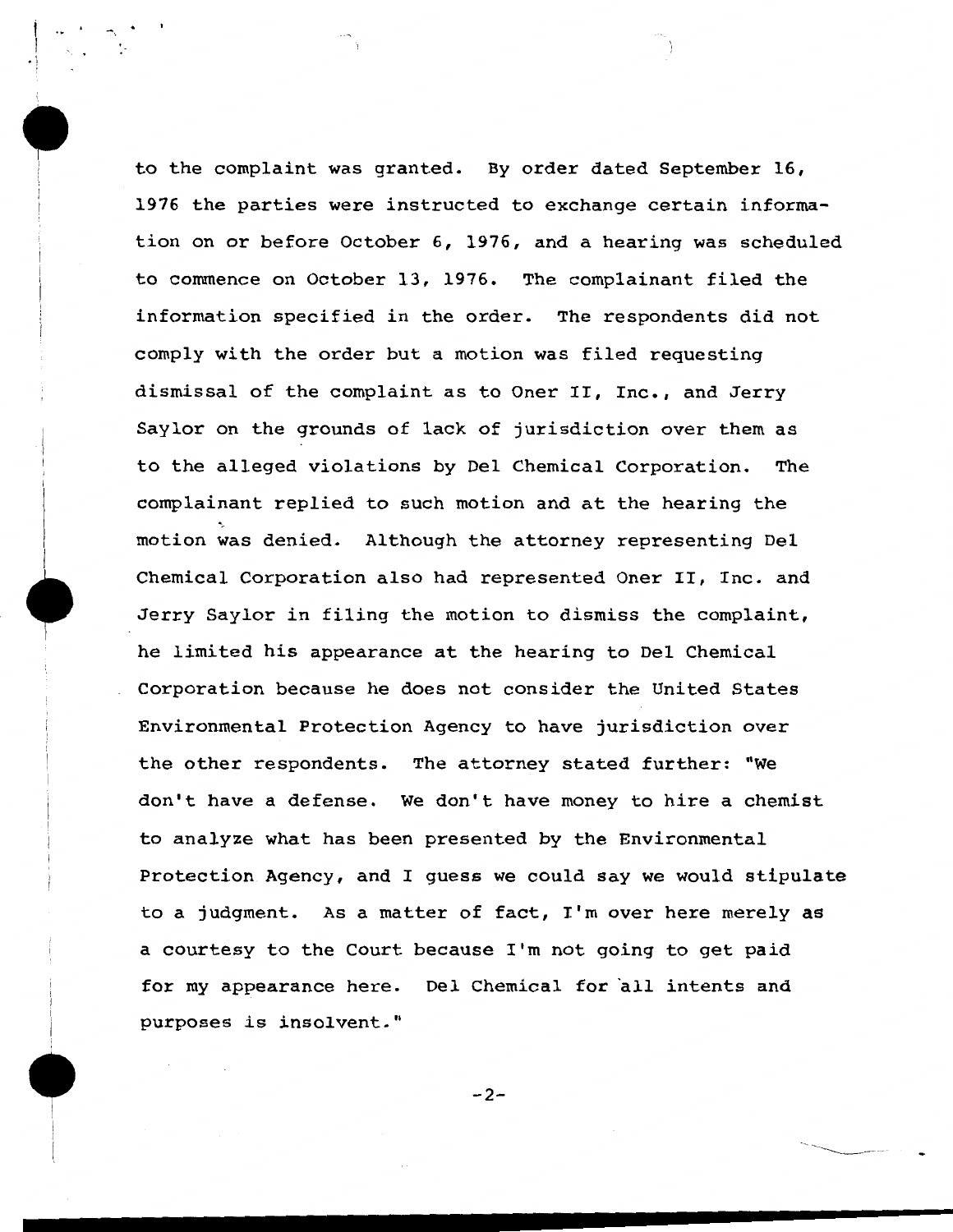The complainant introduced unrebuttted testimony and exhibits which warrant the following findings and conclusions. 1. Del Chemical Corporation was incorporated in Nevada. 2. Del Chemical Corporation had annual gross sales in excess of \$1,000,000.

 $\cdot$ 

3. On February 13, 1975, Robert E. Peterson, a consumer safety officer employed by the complainant, conducted a routine inspection at the plant of Del Chemical Corporation in Sparks, Nevada. A sampling of two products was taken by Peterson with the knowledge of respondent's employees. A sample of Del-Quatra D was identified as No. 111225, and a sample of Del-Weed Killer 400 Liquid was identified as No. 111226.

4. Analysis of sample No. 111225 disclosed the following violations:

a) Misbranding. The label on the product container showed 0.71% total chloride whereas the product contained only 0.31% of chloride.

b) Adulteration. The product was represented as containing 0.71% of total chloride whereas it contained only 0.31% of chloride.

c) Misbranded in that the label did not bear on the front panel or the part of the label displayed under customary conditions of purchase the warning "Keep out of reach of children", nor a signal word such as "Caution".

 $-3-$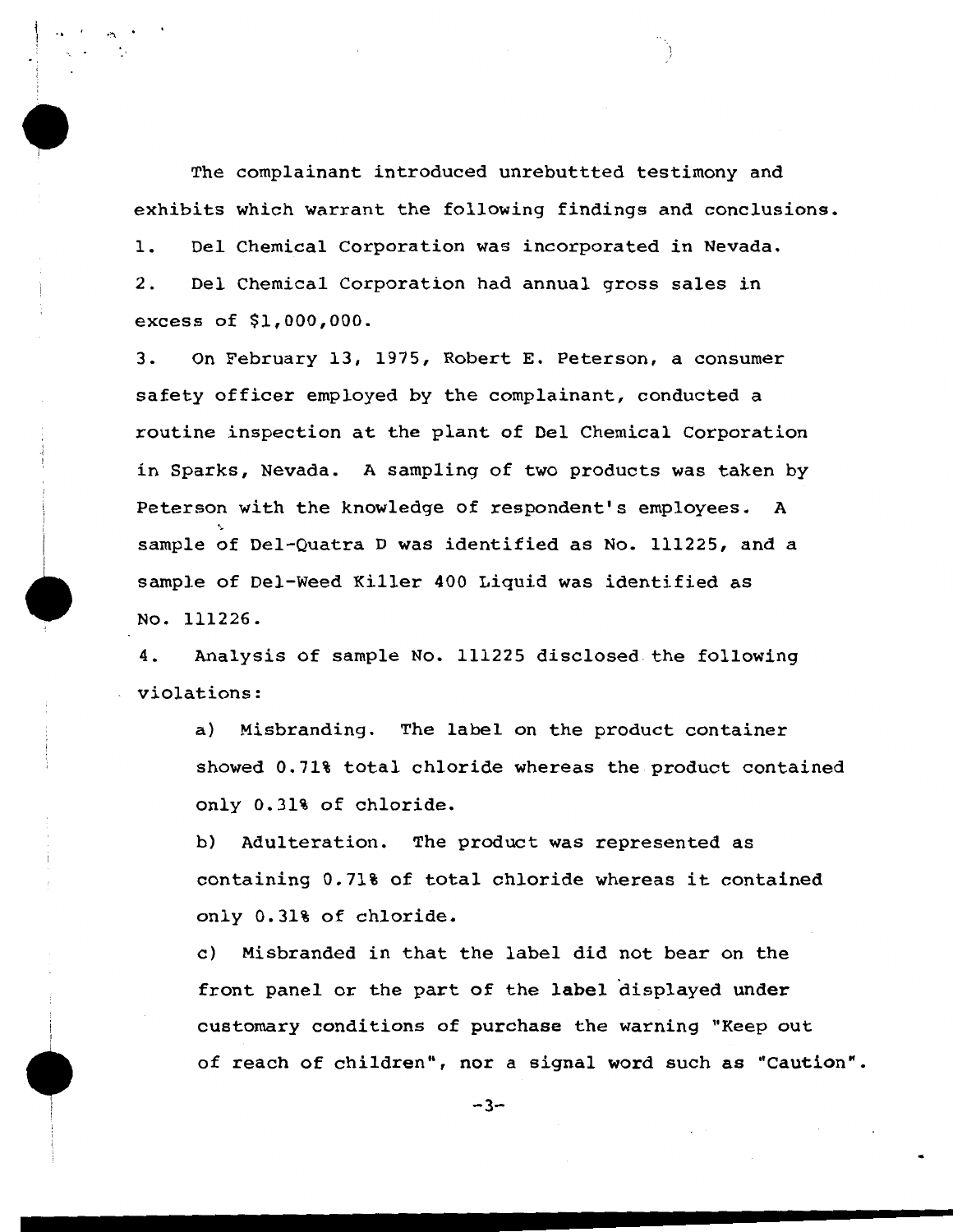5. Analysis of sample No. 111226 disclosed the following violations:

a) Misbranding. The label on the product container showed 1.09% of 2,4 Dichlorophenoxyacetic Acid isoctyl ester whereas the product contained no detectable isoctyl ester.

b) Adulterated. The strength or purity of the product fell below the professed standard or quality under which it was offered for sale in that no detectable isoctyl ester was found on analysis; the lowest detectable, concentration would have been 0.03%.

- ' I

c) Misbranding. The label on the product container showed  $0.98%$  of Bromacil (5-Bromo-3-sec-butyl-6-rnethyluracil) whereas the product contained no detectable Bromacil.

d) Adulterated. The strength or purity of the product fell below the professed standard or quality under which it was offered for sale in that no detectable Bromacil was found on analysis; the lowest detectable concentration would have been 0.03%.

e) Misbranded. The label on the product container showed 0.80% of Pentachlorophenol whereas the product contained no detectable Pentachlorophenol.

-4-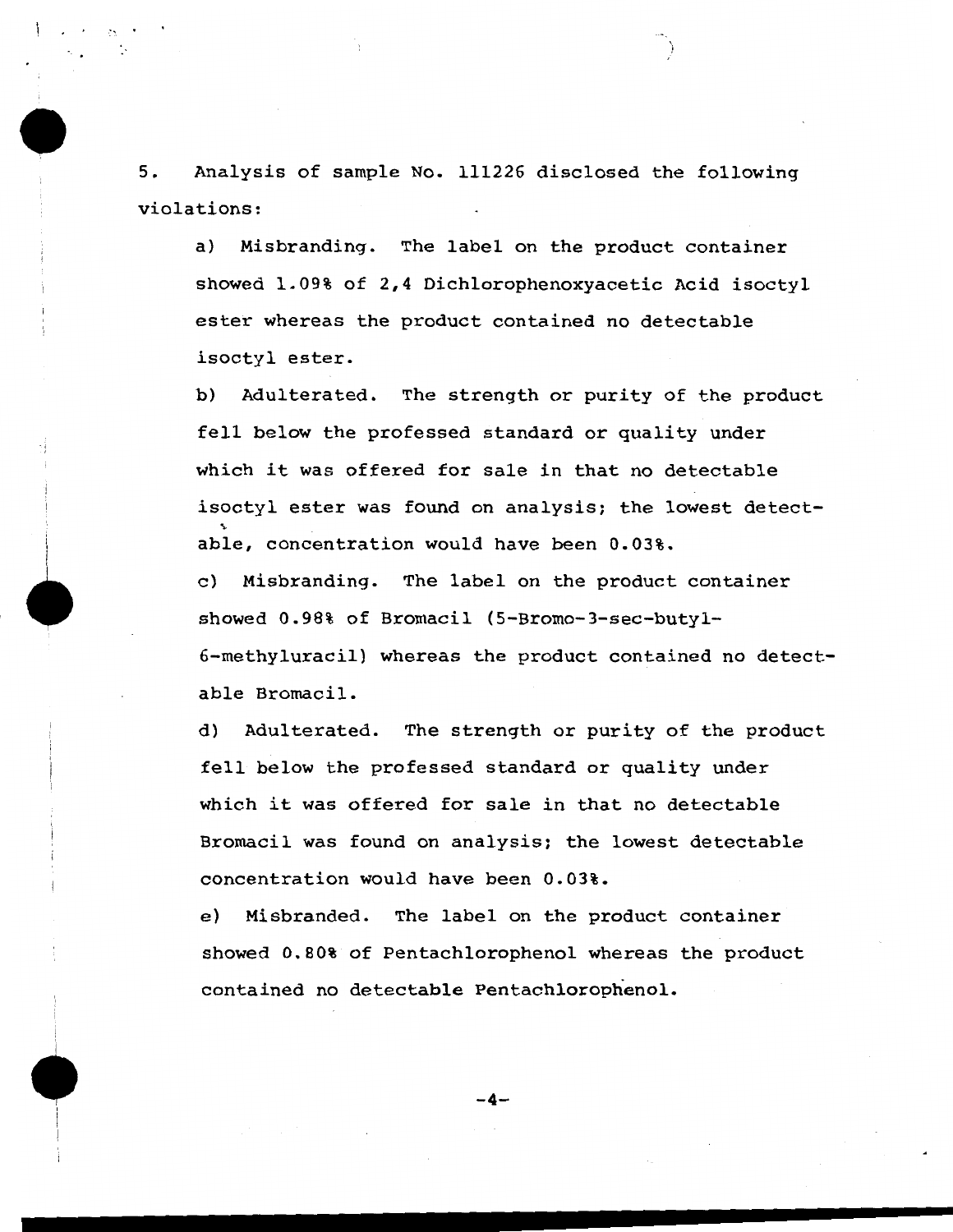f) Adulterated. The strength or purity of the product fell below the professed standard or quality under which it was offered for sale in that no detectable Pentachlorophenol was found on analysis; the lowest detectable concentration would have been 0.02%.

·,.

g) Misbranded. The label on the product container did not contain those directions for use as required by the product's registration on January 23, 1973.

6. The complainant has proposed six separate penalties, totaling \$20,600, for the ten violations. The individual penalties proposed are:

| Sample No. 111225                    |         |
|--------------------------------------|---------|
| Product adulterated and misbranded - |         |
| chemical deficiency                  | \$3,400 |
| Product misbranded - inadequate      |         |
| warning statement                    | \$2,000 |
| Sample No. 111226                    |         |
| Product adulterated and misbranded - |         |
| chemical deficiency in 2,4 D         | \$3,400 |
| Product adulterated and misbranded - |         |
| chemical deficiency in Bromacil      | \$3,400 |
| Product adulterated and misbranded - |         |
| chemical deficiency in               |         |
| Pentachlorophenol                    | \$3,400 |
| Product misbranded - inadequate      |         |
| directions for use                   | \$5,000 |

7. The respondent, Del Chemical Corporation, had violated the Act on two occasions in 1971.

8. The penalties proposed are proper amounts under the governing guidelines for the assessment of civil penalties under Section 14(a) of the Federal Insecticide, Fungicide, and Rodenticide Act, As Amended.

 $-5-$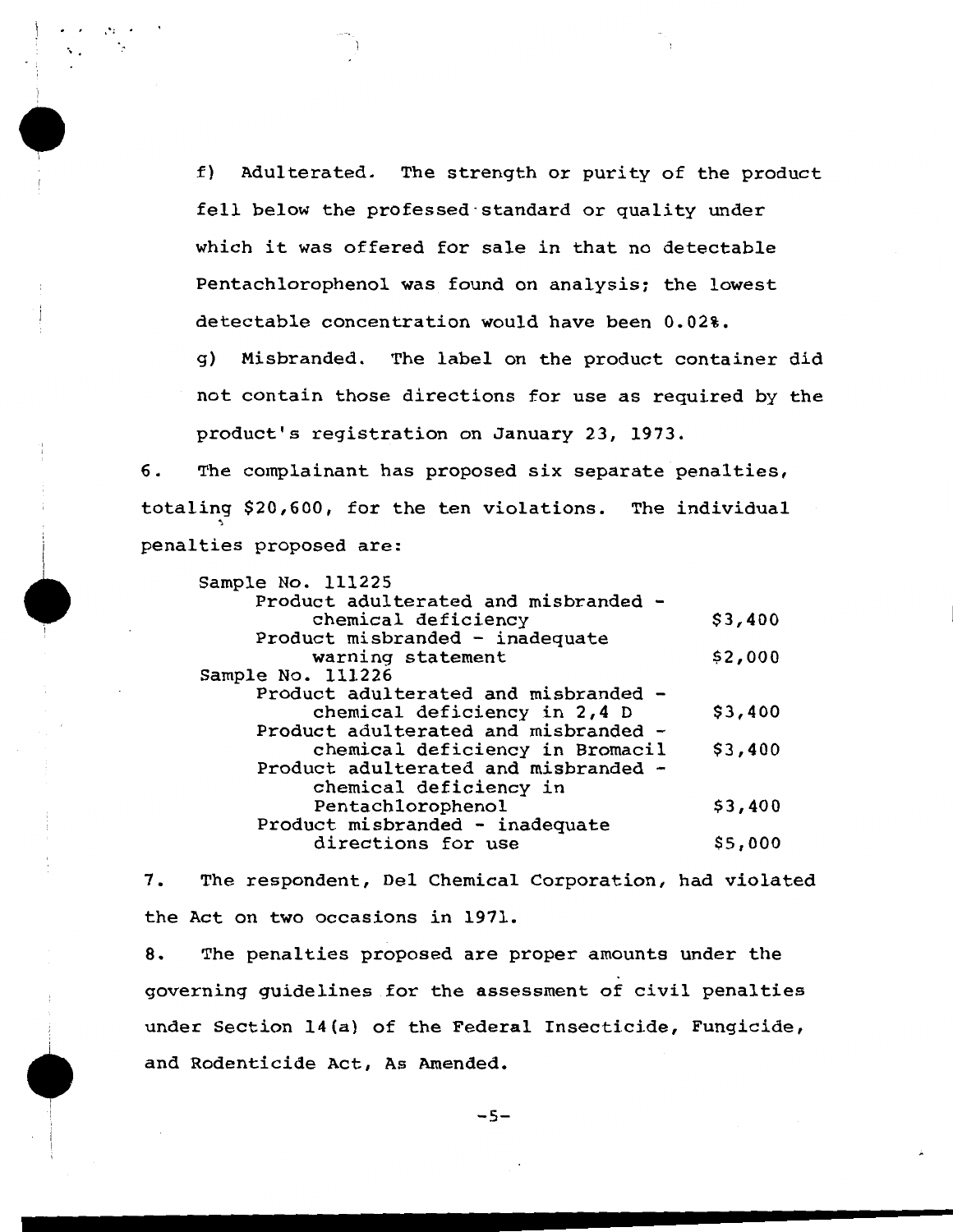9. Respondent Jerry Saylor was President of Del Chemical Corporation in January 1976.

 $\ddot{\phantom{0}}$ 

10. As of March 1, 1976 there were numerous civil actions pending against Del Chemical Corporation in Nevada District Court, as well as the complaint under consideration herein. 11. On March 1, 1976 the operating assets of Del Chemical Corporation were transferred to Oner II, Inc., a Nevada corporation which was incorporated on February 20, 1976. 12. Respondent Jerry Saylor was President of Oner II, Inc. at the time of its incorporation and is the President today. 13. The United States Environmental Protection Agency has jurisdiction to sue and penalize Oner II, Inc. and Jerry Saylor, for the violation of the Act by Del Chemical Corporation.

Based on the foregoing findings and conclusions the following order is entered.

-6-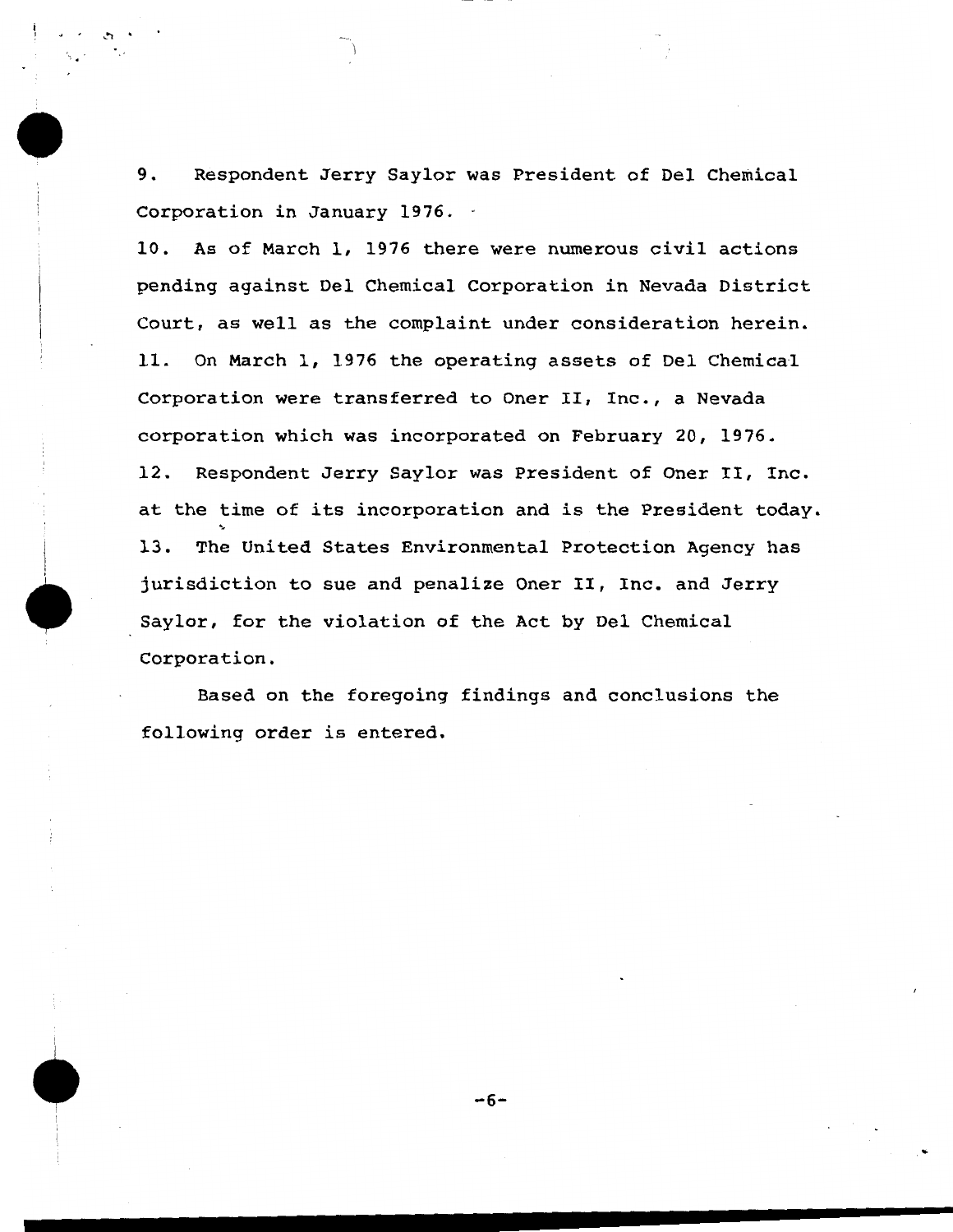## ORDER

.. ....

 $\mathbb{R}^{\mathbb{Z}_2}$ 

1. Pursuant to Section 14(a) of the Federal Insecticide, Fungicide, and Rodenticide Act, as amended [86 Stat. 973; 7 USC 136 l(a)], a civil penalty of \$20,600 is hereby assessed jointly and severally against Del Chemical Corporation, Oner II, Inc., and Jerry Saylor, President, Oner II. 2. Payment of the full amount of the civil penalty assessed shall be made within sixty (60) days of the service of the final order upon respondents by forwarding to the Regional Hearing Clerk, Region IX, a cashier's check or certified check payable to the United States of America in such amount. Dated: November // 1976

William J. Sv

Administrative Law aphrit.